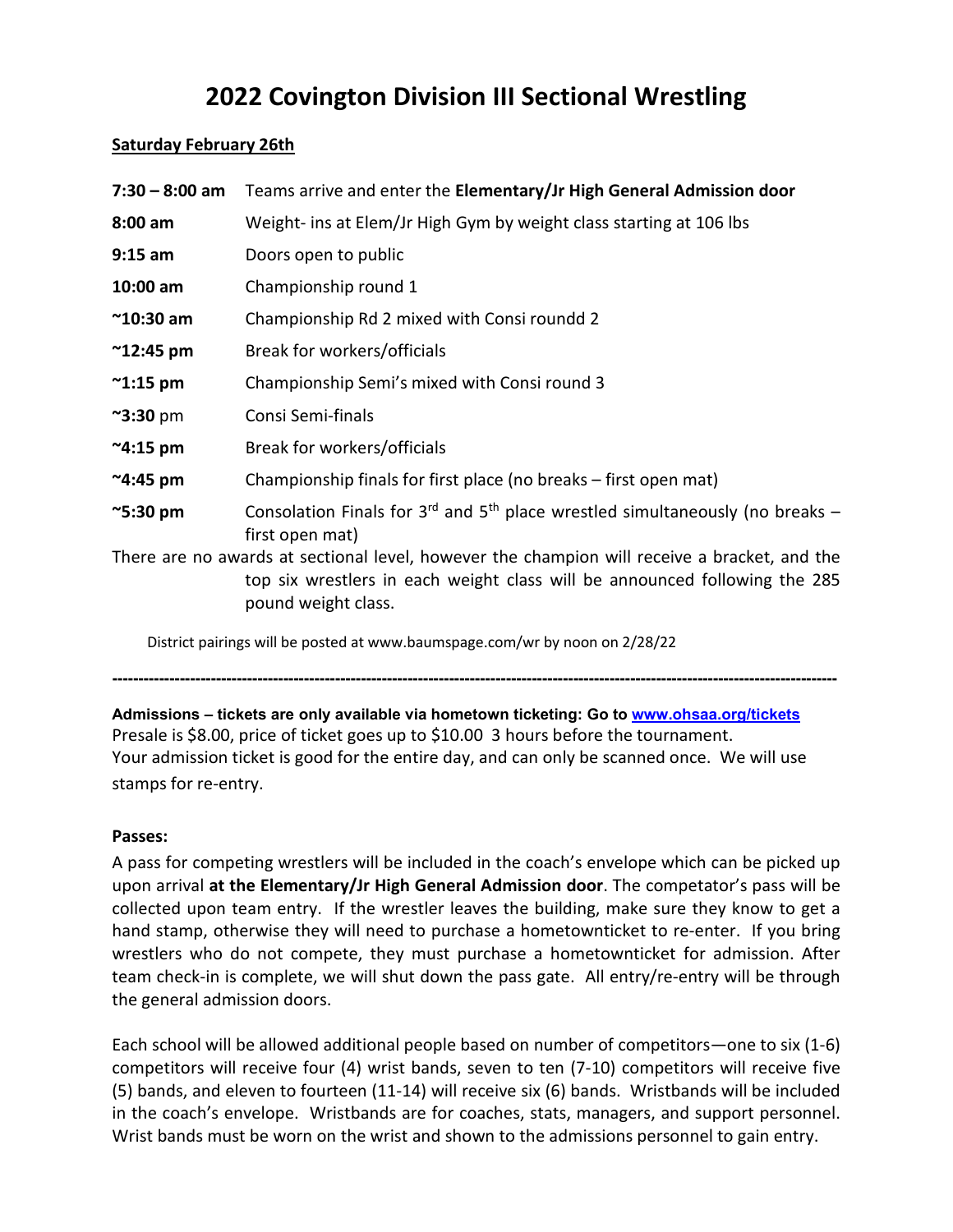Cheerleaders – A maximum of six (6) in uniforms, along with an advisor.

In addition, each school's Athletic Director is given eight digital hometownticket passes for the AD to use for Superintendents, Principals, or whomever they see fit.

#### **Bus Parking Information:**

Busses drop wrestlers off at Board of Education Door #34. After drop-off we request the bus park in the overflow lot, just to the north of spectator parking (see map below).



#### **Weather Contingency:**

Schools participating in wrestling tournaments and reside in a county that experiences a Level Two (2) or Level Three (3) weather emergency, that SITE (tournament) will be postponed.